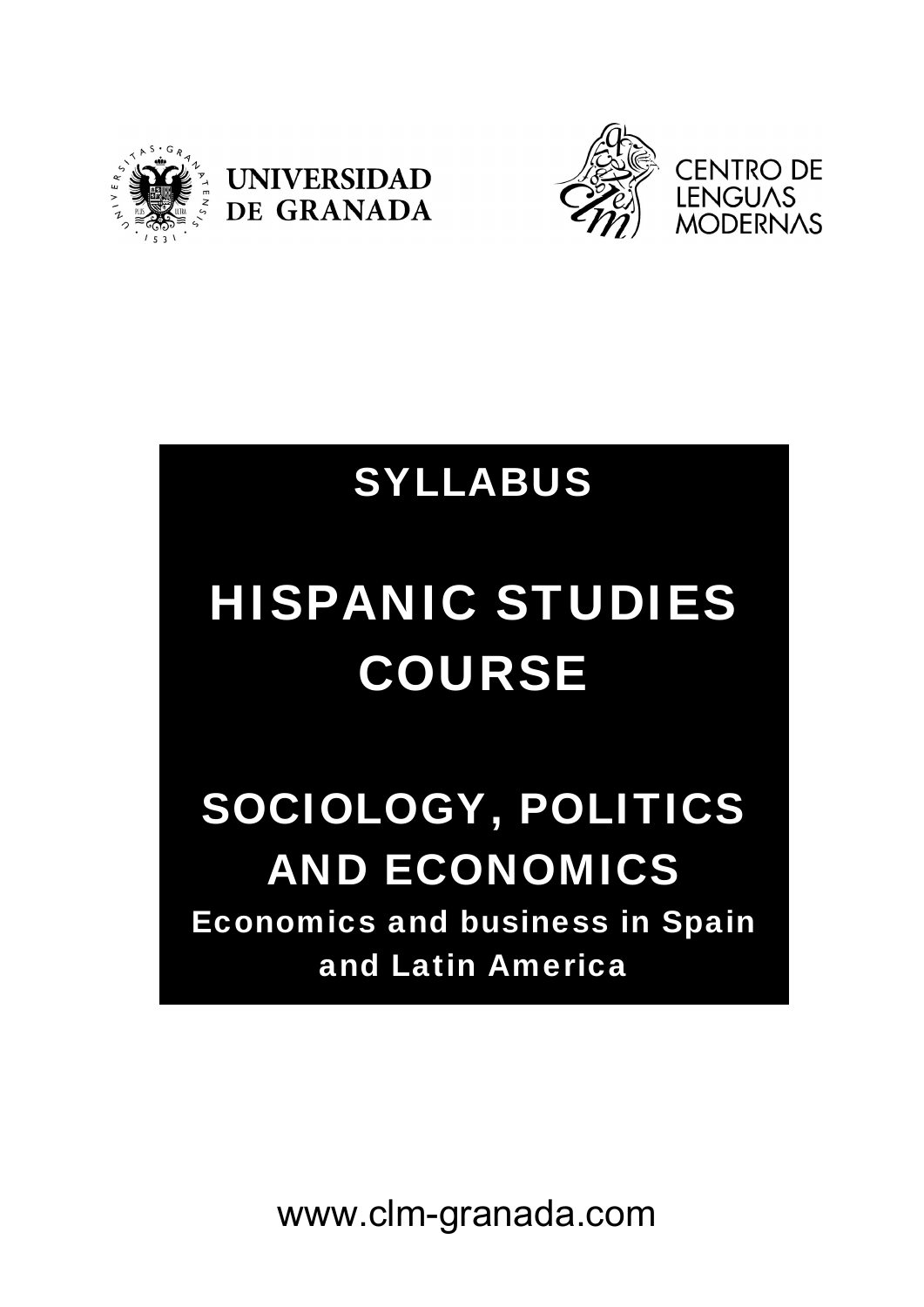## **ECONOMICS AND BUSINESS IN SPAIN AND LATIN AMERICA**

#### **General description**

 This course is aimed at those students who wish to learn the general language of economics along with the study of Spanish economics and of the main Latin-American countries through a great variety of activities. Also, the differences in culture and protocol for doing business with the Spanish and with the Latin-Americans will be studied. The methodology is eclectic, focusing on communicative and structuralist classroom tasks; that is individual work is as much emphasised as group work. Finally, material will be included related to the subjects analysed in each unit to develop tasks on the Internet. We wish to emphasise that the course contents may help to prepare several subjects included in the exams organised by the Chamber of Commerce and Industry of Madrid for the attainment of the Superior Certificate and/or Diploma of Business Spanish.

#### **Content**

First section: Spain

- *Topic 1*. The natural infrastructure of the Spanish economy.
- *Topic 2*. Panorama of the population.
- *Topic 3*. The farming industry.
- *Topic 4*. The fishing industry.
- *Topic 5*. The industrial sector and the construction sector.
- *Topic 6*. Types of commercial societies.
- *Topic 7*. The financial system.
- *Topic 8*. The tourism sector and the environment.
- *Topic 9*. Domestic trade, foreign trade.
- *Topic 10*. Spanish investments in overseas trade.

Second section: Latin-America

Fundamentals of the economy of de:

- *Topic 1*. Argentina
- *Topic 2*. Uruguay
- *Topic 3*. Chile
- *Topic 4*. Peru
- *Topic 5*. Colombia
- *Topic 6*. Venezuela
- *Topic 7*. Mexico
- *Topic 8*. Cuba
- *Topic 9*. Central America: Panama

#### **Activities**

 Students will carry out a series of written and oral exercises based on the topics in the syllabus, selected texts as well as specifically prepared texts. Also, debates will be organised in class on topics related to each country besides articles from journals related to the field of economy Students, in pairs, will also give a talk on some important aspect of Spain or Latin-America.

#### **Assessment**

 In order to pass the course students will have to attend and participate in classes which will motivate students to construct reasoning, discuss their ideas with other students and the teacher and also to use the specific vocabulary related to the field of economy and business. This will be 25% of the final mark. There will also be a mid-term exam and a final exam, both written on the topics explained in class. Students will have to have attended 80% of classes and obtained a minimum mark of five for attendance, participation in class and the talk to be taken into account in the final mark..